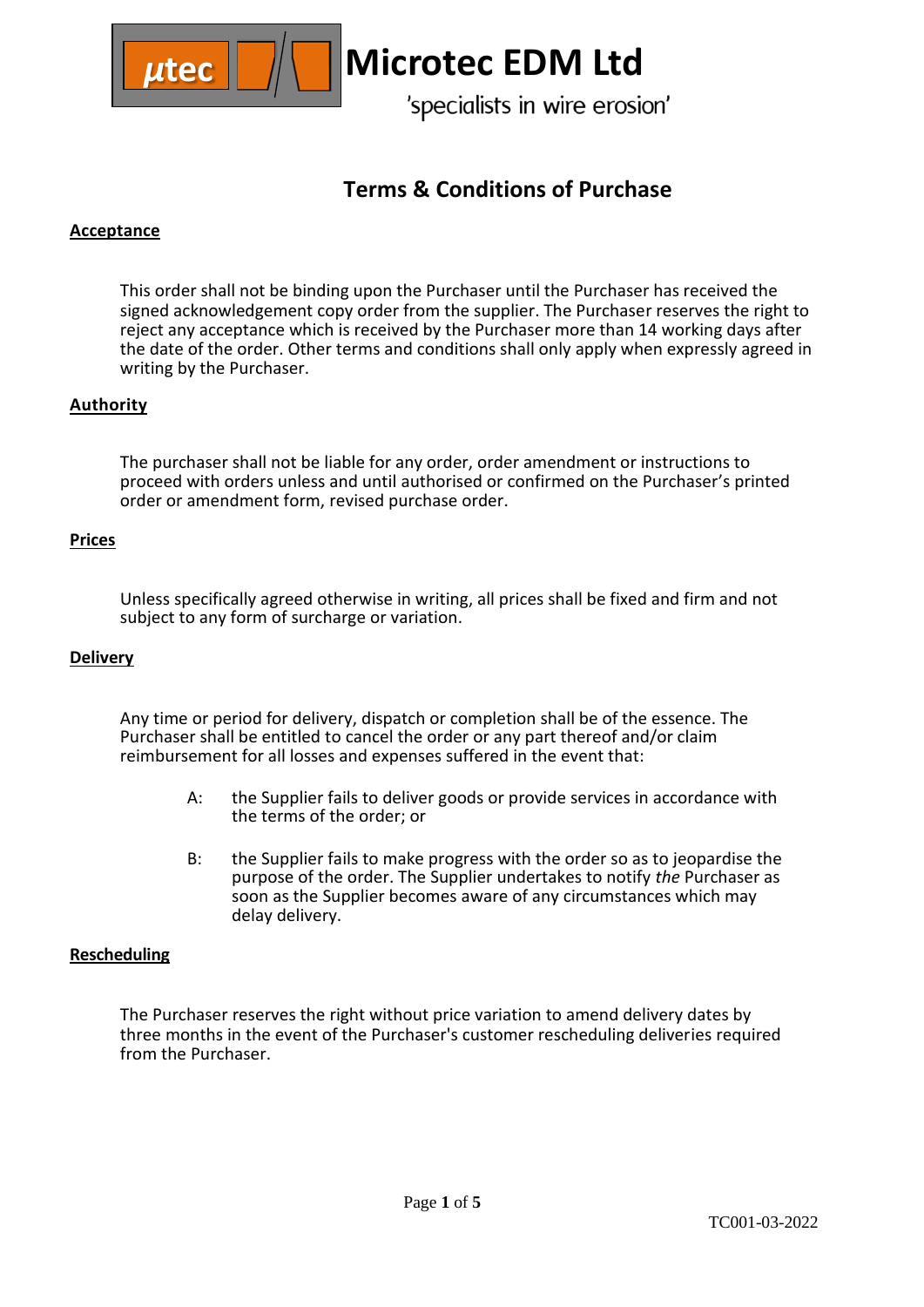

# **Sub-Contracting**

None of the work covered by the order shall be sub-contracted without the prior written permission of the Purchaser's Quality Manager. The Suppliers shall remain responsible for the performance of the order.

# **Manufacture**

Unless specifically agreed otherwise all goods to be supplied under this order are to be of new and unused manufacture.

# **Quality Requirements**

- A: This order is subject to our inspection after delivery. Notwithstanding this, all goods are to be approved by your Quality Assurance inspection Organisation to comply fully with the requirements of this order.
- B: Quality Control Clauses a) Quality Release Requirements as printed on purchase order.
- C: Requirements regarding the need of the supplier to:
	- (i) Notify Microtec of non-conforming product.
	- (ii) Obtain approval from Microtec for non-conforming product dispensation.
	- (ill) Notify Microtec of changes in product and/or process, changes of suppliers, change of manufacturing facility location and, where required, obtain Microtec approval, and
	- (iv) Flow down to the supply chain the applicable requirements including customer requirements.
	- (v) Record retention requirements Do not destroy Microtec records prior approval from Microtec.
	- (vi) Right of access by Microtec, our customers, and regulatory authorities to all facilities at any level of the supply chain involved in the order and to all applicable records.
- D: The suppliers need to:
- implement a quality management system
- Use of customer -designated or approved external providers, including process sources (e.g., special processes);
- Prevent the use of counterfeit parts
- Inform Microtec if counterfeit /suspected counterfeit parts have been delivered
- Provide test specimens for design approval, inspection/verification, investigation or auditing;
- Retain documented information, including retention periods and disposition requirements;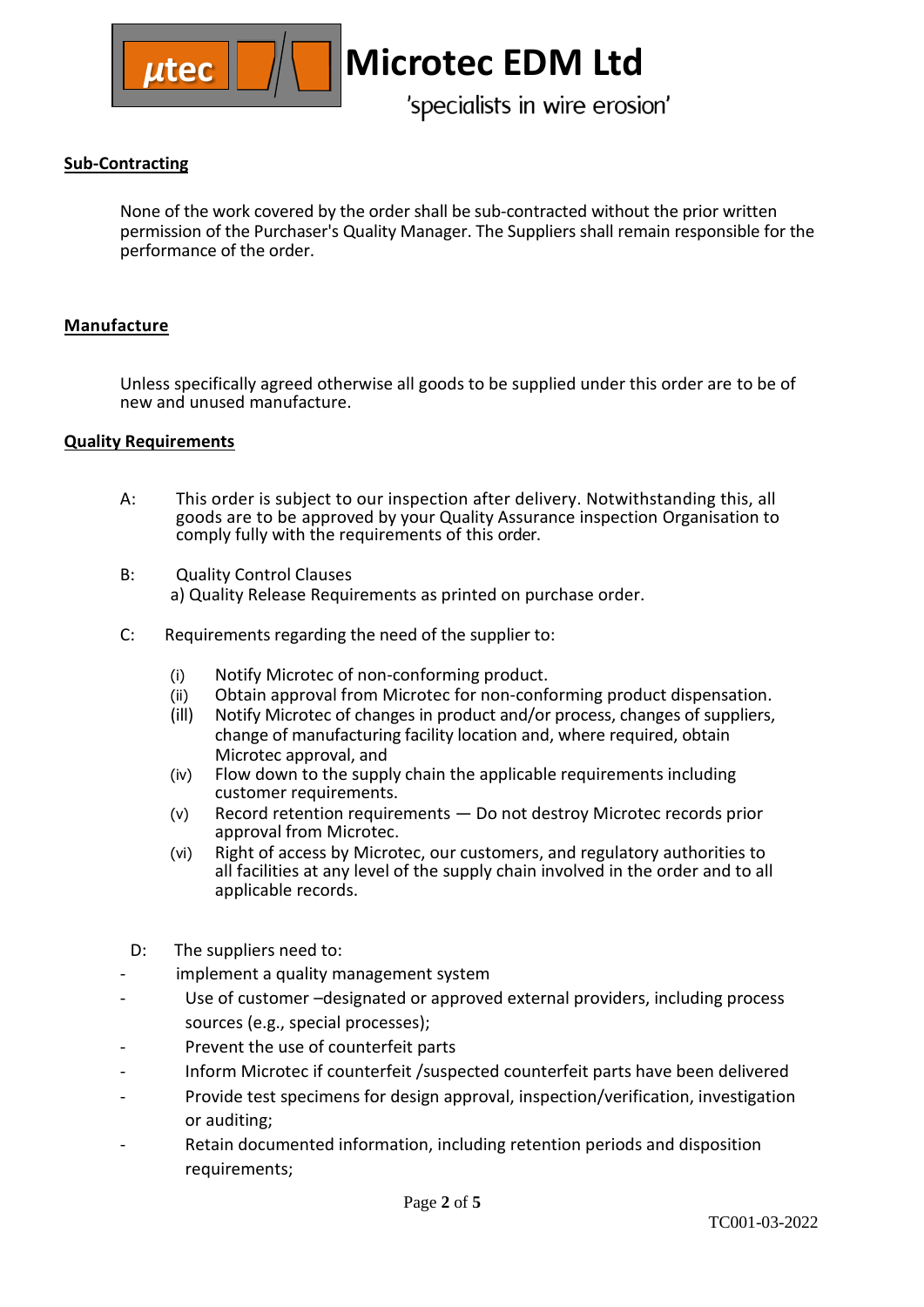

- E: Ensuring that persons are aware of:
- Their contribution to product or service conformity;
- Their contribution to product safety;
- The importance of ethical behavior.

# **Inspection Requirements**

The Purchaser's inspector or Representative and any Inspector or Representative of the Purchaser's Customer or his Agent shall be entitled on the Purchaser's authority to witness the inspection or testing of goods which are the subject matter of the order at any reasonable time at the supplier's works or at the works of any of the Supplier's subcontractors. If required by the Purchaser, the Supplier shall give the Purchaser adequate notice of the Supplier's works test which the Purchaser will be entitled to attend. Reasonable facilities shall be provided at the Supplier's expense for the Inspector or Representative. The Supplier will provide the Purchaser with such certificates that the Purchaser may require. Such inspection does not relieve the Supplier of any liability nor does it imply acceptance of the goods or work which are the subject matter of this order.

## **Packing, Delivery and Marking**

All goods supplied against the order must be adequately protected against damage and deterioration in transit and delivered carriage paid or as otherwise notified in writing to the Supplier and must bear the Purchasers order number. The goods shall be at the Supplier's risk until delivered to the Purchaser at the point specified in the order unless the Purchaser otherwise agrees in writing. Unless otherwise provided in the order, all containers and packing materials supplied by the Supplier shall be considered non-returnable and the costs shall be Included in the price. Where the Purchaser received goods as unexamined, the Purchasers right to subsequently inspect goods and reject them if they do not comply with the specification of claim for shortage shall not be prejudiced. When goods are rejected, they will be held in quarantine for a period of not less than 7 working days subject to the Supplier's collection, thereafter they may be returned at the Supplier's risk and expense, or be rectified by the Purchaser at the Supplier's expense.

# **Passing of Property**

Property in the subject matter of the order shall pass to the Purchaser no later than the time of delivery provided that any passing of title shall not prejudice either the purchaser's right to reject for non-conformity with specification or any other rights that the Purchaser may have under the order. All items shall be adequately marked and recorded as being the property of the Purchaser.

## **Commissions and Royalties**

It is a condition of this order that the Supplier has disclosed to Purchaser prior to acceptance of the order any payments made or due to be made by the Supplier to third parties by way of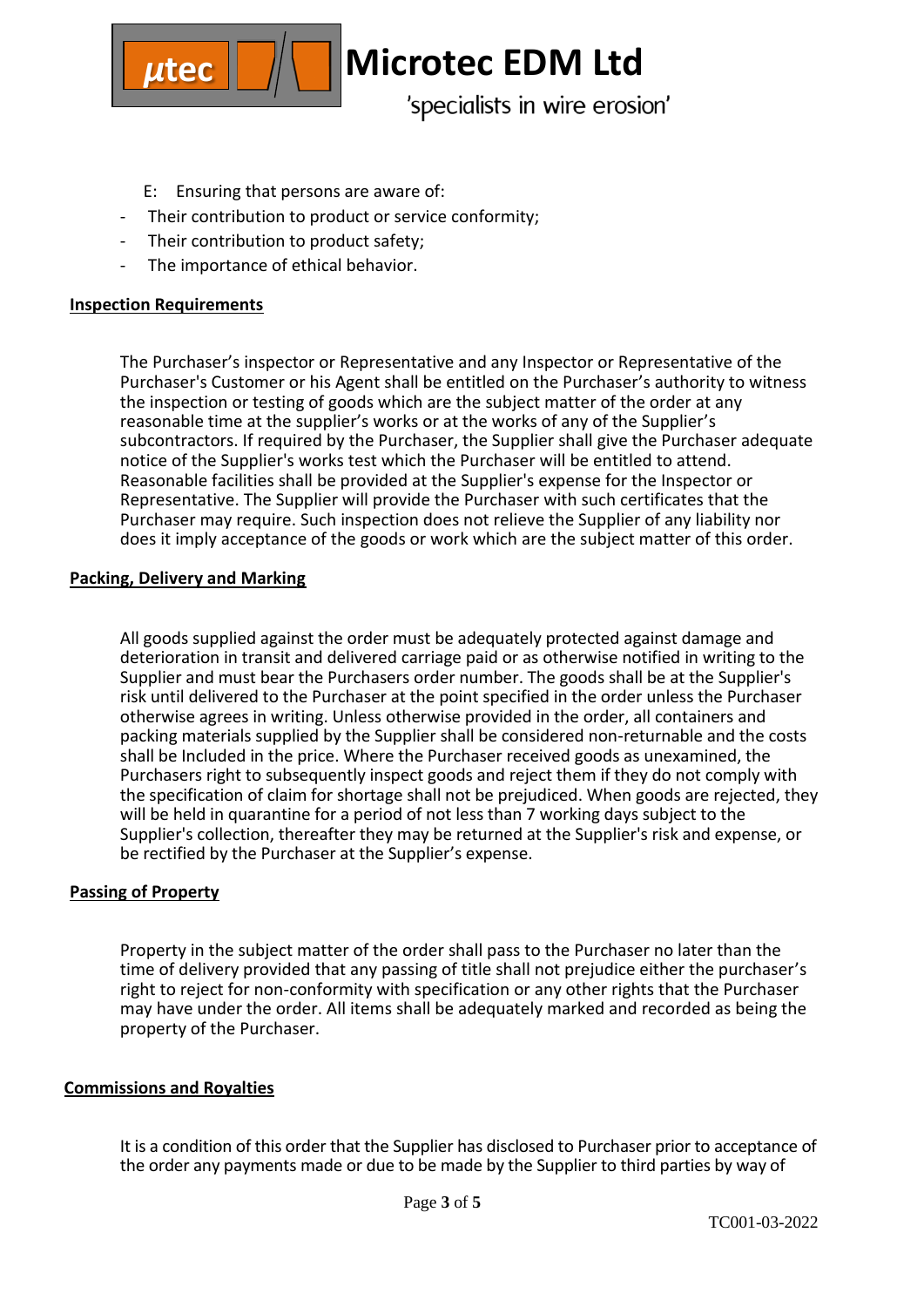

royalty or commission which are directly to this order. Bona fide employees of the Supplier shall not be considered third parties.

# **Payment**

Inattention to the following requirements could delay payment (but no prompt payment discount shall be forfeited thereby):

- A.To send on the day of dispatch for each consignment such advice(s) and invoice(s) as may be indicated in monthly statements and all other correspondence. Your assistance is requested to reduce material movement time, and minimise the invoice clearance time for payments. This can be achieved by clearly printing your delivery note/advice number with matched invoice, listing the following information:-
	- (i) Microtec EDM Limited purchase order number, one purchase order per invoice.
	- (ii) Microtec EDM Limited part number.<br>(iii) Quantity and description of goods.
	- (iii) Quantity *and* description of goods.
	- Delivery address.
- B. To provide any certification or other documentation required under the order. All risks in such materials remains with the Supplier until delivery to the Purchaser All payment made will be without prejudice to the Purchaser's rights should the goods, materials or service prove unsatisfactory or not in accordance with the Purchaser's order.
- C. Supplier is required to send a separate invoice for each purchase order.

D. Our terms of payment are 60 days from end of month of your invoice unless formally agreed.

## **Suspension**

In the event of any interruption of the Purchaser's business due to circumstances beyond the Purchaser's control such as but not limited to any industrial dispute, fire, explosion or accident which would prevent or hinder the use of goods or work which is the order, the Purchaser shall have the right to suspend the order until such circumstances have ceased.

## **Tools and Materials**

Where tools and or/test equipment and or/The Supplier shall accept full responsibility for the *proper* storage, safe custody and method of use and shall accept the risks of loss and damage howsoever arising. Any such tools, test equipment and materials shall be used by the Supplier only for performing the work placed by the Purchaser and shall be returned at the Supplier's expense at the completion of the work unless otherwise agreed by the Purchaser in writing. Disposal of surplus materials and/or scrap shall be at the Purchaser's discretion.

# **Confidentiality and Publicity**

The Supplier shall treat all information provided by the Purchaser or obtained from visits to the Purchaser's site as confidential and use such information only for the purposes of performing the Purchaser's orders. Where drawings or other data are issued, the Supplier